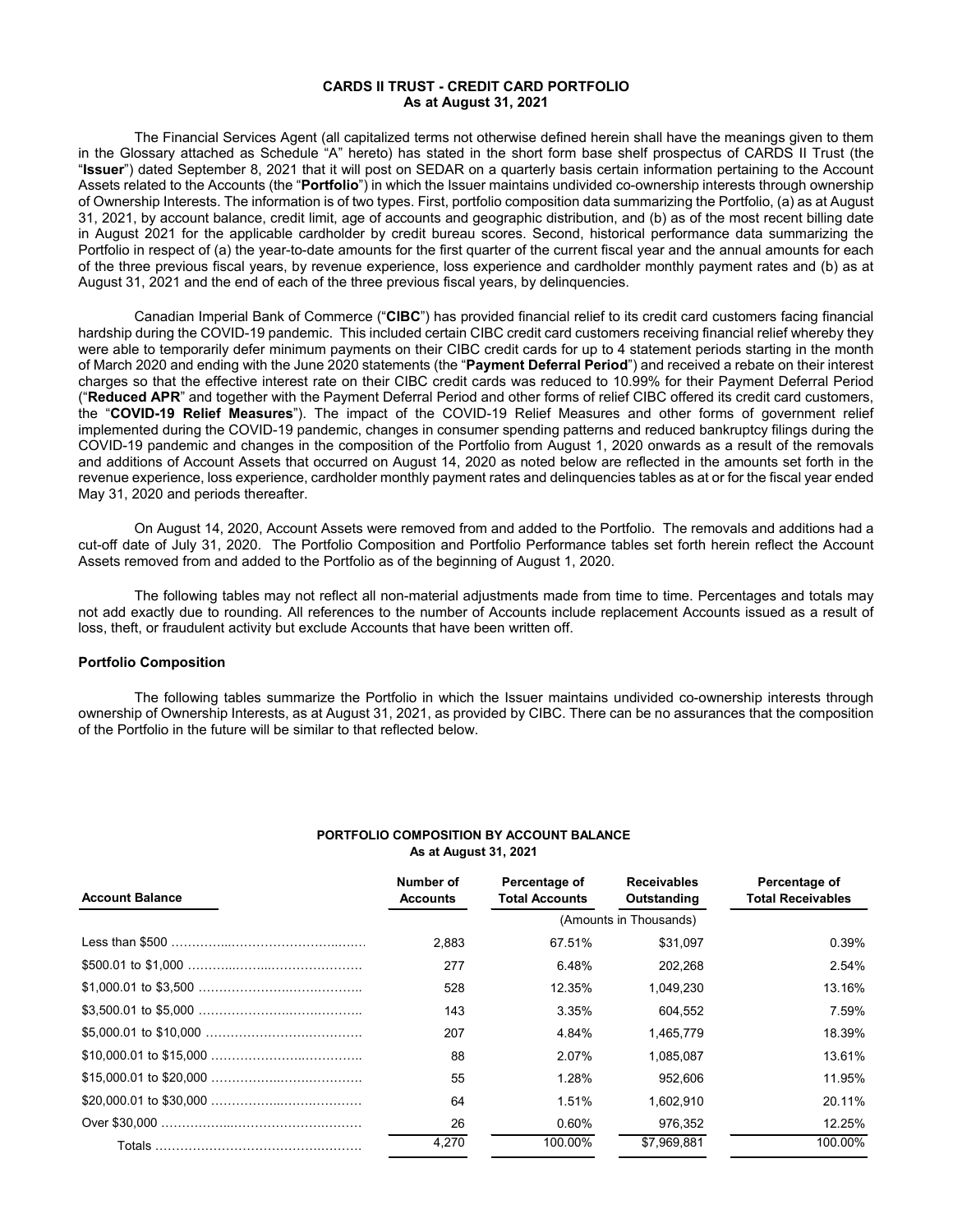# **PORTFOLIO COMPOSITION BY CREDIT LIMIT As at August 31, 2021**

| <b>Credit Limit</b> | Number of<br><b>Accounts</b> | Percentage of<br><b>Total Accounts</b> | <b>Receivables</b><br>Outstanding | Percentage of<br><b>Total Receivables</b> |
|---------------------|------------------------------|----------------------------------------|-----------------------------------|-------------------------------------------|
|                     |                              |                                        | (Amounts in Thousands)            |                                           |
|                     | 320                          | 7.50%                                  | \$8,643                           | 0.11%                                     |
|                     | 198                          | 4.64%                                  | 29.079                            | 0.36%                                     |
|                     | 579                          | 13.55%                                 | 211.635                           | 2.66%                                     |
|                     | 454                          | 10.62%                                 | 299.964                           | 3.76%                                     |
|                     | 852                          | 19.95%                                 | 802,164                           | 10.06%                                    |
|                     | 600                          | 14.04%                                 | 908.820                           | 11.40%                                    |
|                     | 445                          | 10.42%                                 | 1.087.584                         | 13.65%                                    |
|                     | 562                          | 13.17%                                 | 2,570,466                         | 32.25%                                    |
|                     | 261                          | 6.11%                                  | 2,051,525                         | 25.74%                                    |
|                     | 4,270                        | 100.00%                                | \$7.969.881                       | 100.00%                                   |

# **PORTFOLIO COMPOSITION BY AGE OF ACCOUNTS As at August 31, 2021**

| <b>Age of Accounts</b> | Number of<br><b>Accounts</b> | Percentage of<br><b>Total Accounts</b> | <b>Receivables</b><br>Outstanding | <b>Percentage of Total</b><br><b>Receivables</b> |
|------------------------|------------------------------|----------------------------------------|-----------------------------------|--------------------------------------------------|
|                        |                              |                                        | (Amounts in Thousands)            |                                                  |
|                        | 0                            | $0.00\%$                               | \$0                               | $0.00\%$                                         |
|                        | 33                           | 0.78%                                  | 39.523                            | 0.50%                                            |
|                        | 37                           | 0.88%                                  | 48.443                            | 0.61%                                            |
|                        | 236                          | 5.53%                                  | 333.255                           | 4.18%                                            |
|                        | 245                          | 5.73%                                  | 392.971                           | 4.93%                                            |
|                        | 1.122                        | 26.28%                                 | 2.018.683                         | 25.33%                                           |
|                        | 738                          | 17.29%                                 | 1,383,768                         | 17.36%                                           |
|                        | 661                          | 15.48%                                 | 1,320,971                         | 16.57%                                           |
|                        | 1,197                        | 28.03%                                 | 2,432,266                         | 30.52%                                           |
|                        | 4,270                        | 100.00%                                | \$7,969,881                       | 100.00%                                          |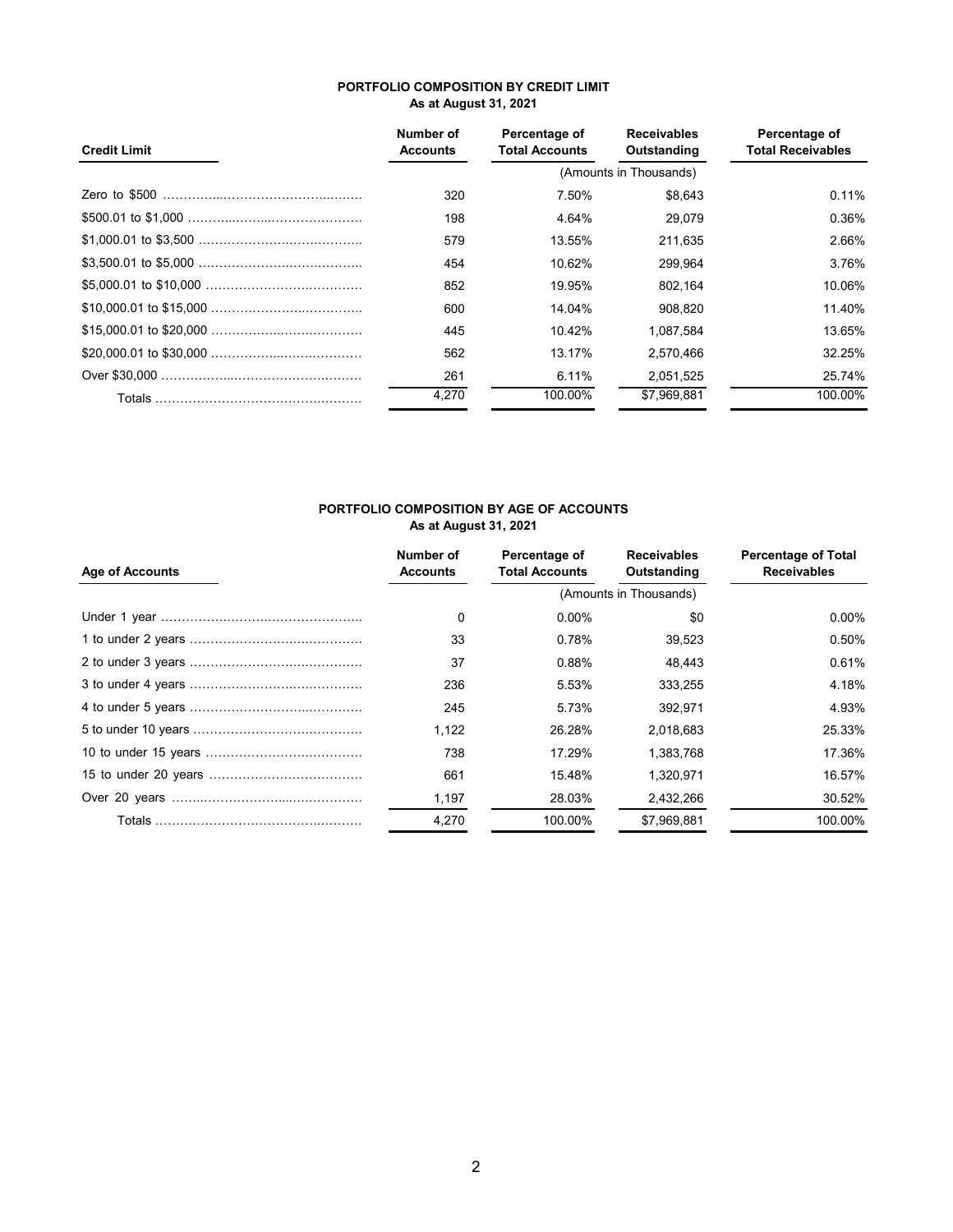| PORTFOLIO COMPOSITION BY GEOGRAPHIC DISTRIBUTION |
|--------------------------------------------------|
| <b>As at August 31, 2021</b>                     |

| <b>Jurisdiction</b> | Number of<br><b>Accounts</b> | Percentage of<br><b>Total Accounts</b> | <b>Receivables</b><br>Outstanding | <b>Percentage of Total</b><br><b>Receivables</b> |
|---------------------|------------------------------|----------------------------------------|-----------------------------------|--------------------------------------------------|
|                     |                              |                                        | (Amounts in Thousands)            |                                                  |
| Alberta             | 454                          | 10.64%                                 | \$1,049,902                       | 13.17%                                           |
|                     | 714                          | 16.72%                                 | 1,324,667                         | 16.62%                                           |
|                     | 138                          | 3.22%                                  | 262,262                           | 3.29%                                            |
|                     | 51                           | 1.19%                                  | 110,656                           | 1.39%                                            |
|                     | 57                           | 1.33%                                  | 144,761                           | 1.82%                                            |
|                     | 86                           | 2.02%                                  | 190,533                           | 2.39%                                            |
|                     | 9                            | 0.20%                                  | 28,328                            | 0.36%                                            |
|                     | 2                            | 0.06%                                  | 11,072                            | 0.14%                                            |
|                     | 2,137                        | 50.04%                                 | 3,765,333                         | 47.24%                                           |
|                     | 21                           | 0.49%                                  | 42,799                            | 0.54%                                            |
|                     | 457                          | 10.70%                                 | 732,956                           | 9.20%                                            |
|                     | 114                          | 2.67%                                  | 246,430                           | 3.09%                                            |
|                     | 9                            | 0.22%                                  | 26,510                            | 0.33%                                            |
| Other $(1)$         | 21                           | 0.50%                                  | 33,672                            | 0.42%                                            |
|                     | 4,270                        | 100.00%                                | \$7,969,881                       | 100.00%                                          |

 $^{(1)}$  This category is in respect of those Accounts in the Designated Portfolios for which the Obligor's statement address is outside of Canada.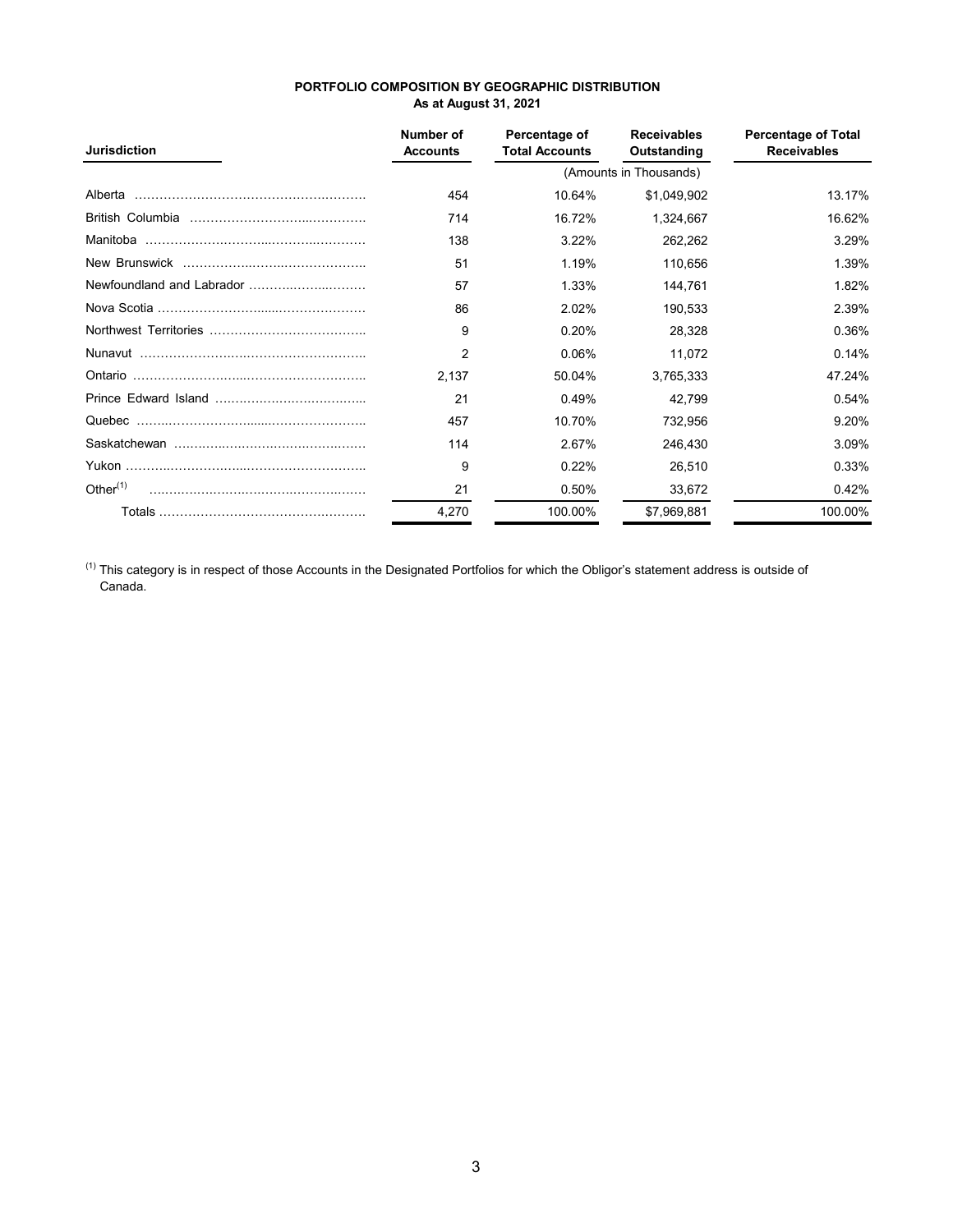#### **Credit Bureau Scores**

 The following table sets forth the composition of the Portfolio as at August 2021 by credit bureau score ranges. To the extent available, credit bureau scores from Equifax Canada Inc. ("Equifax") are obtained at origination and bi-monthly thereafter. If a credit bureau score is not available from Equifax, a credit bureau score from Trans Union of Canada, Inc. ("Transunion"), to the extent available, is used. A credit bureau score is a measurement that uses information collected by a major Canadian credit bureau to assess consumer credit risk. Credit bureau scores rank-order consumers according to the likelihood that their credit obligations will be paid in accordance with the terms of their accounts. Although Equifax and Transunion disclose only limited information about the variables they use to assess credit risk, those variables likely include, but are not limited to, debt level, credit history, payment patterns (including delinquency experience), and level of utilization of available credit. An individual's credit bureau score may change over time, depending on the conduct of the individual, including the individual's usage of his or her available credit and changes in the credit score technology used by Equifax or Transunion.

 Credit bureau scores are based on independent, third-party information, the accuracy of which the Issuer cannot verify. CIBC does not use credit bureau scores alone for the purpose of credit adjudication.

 The information presented in the table below should not be used alone as a method of forecasting whether cardholders will make payments in accordance with the terms of their Cardholder Agreements. Since the future composition of the Portfolio may change over time, the following table is not necessarily indicative of the composition of the Portfolio at any specific time in the future.

#### **Credit Bureau Scores for the Portfolio As at August 2021**

| Credit Bureau Score Range <sup>(1)</sup> | Percentage of<br><b>Total Accounts</b> | Percentage of<br><b>Total Receivables</b> |
|------------------------------------------|----------------------------------------|-------------------------------------------|
|                                          | 68.48%                                 | 40 39%                                    |
|                                          | 21 93%                                 | 44 03%                                    |
|                                          | 4.69%                                  | 10 21%                                    |
|                                          | 2 3 1 %                                | 4 59%                                     |
|                                          | 2.59%                                  | $0.77\%$                                  |
| Totals                                   | I በበ በበ%                               | 1በበ በበ%                                   |

(1) This table excludes charged off, closed and security fraud accounts. The source of credit bureau score information is from Equifax, and if a credit bureau score is not available from Equifax, from Transunion, to the extent available. The information in the table above is as of the most recent billing date in August 2021 for the applicable cardholder based on CIBC's monthly billing files, which might vary from the month end receivables outstanding.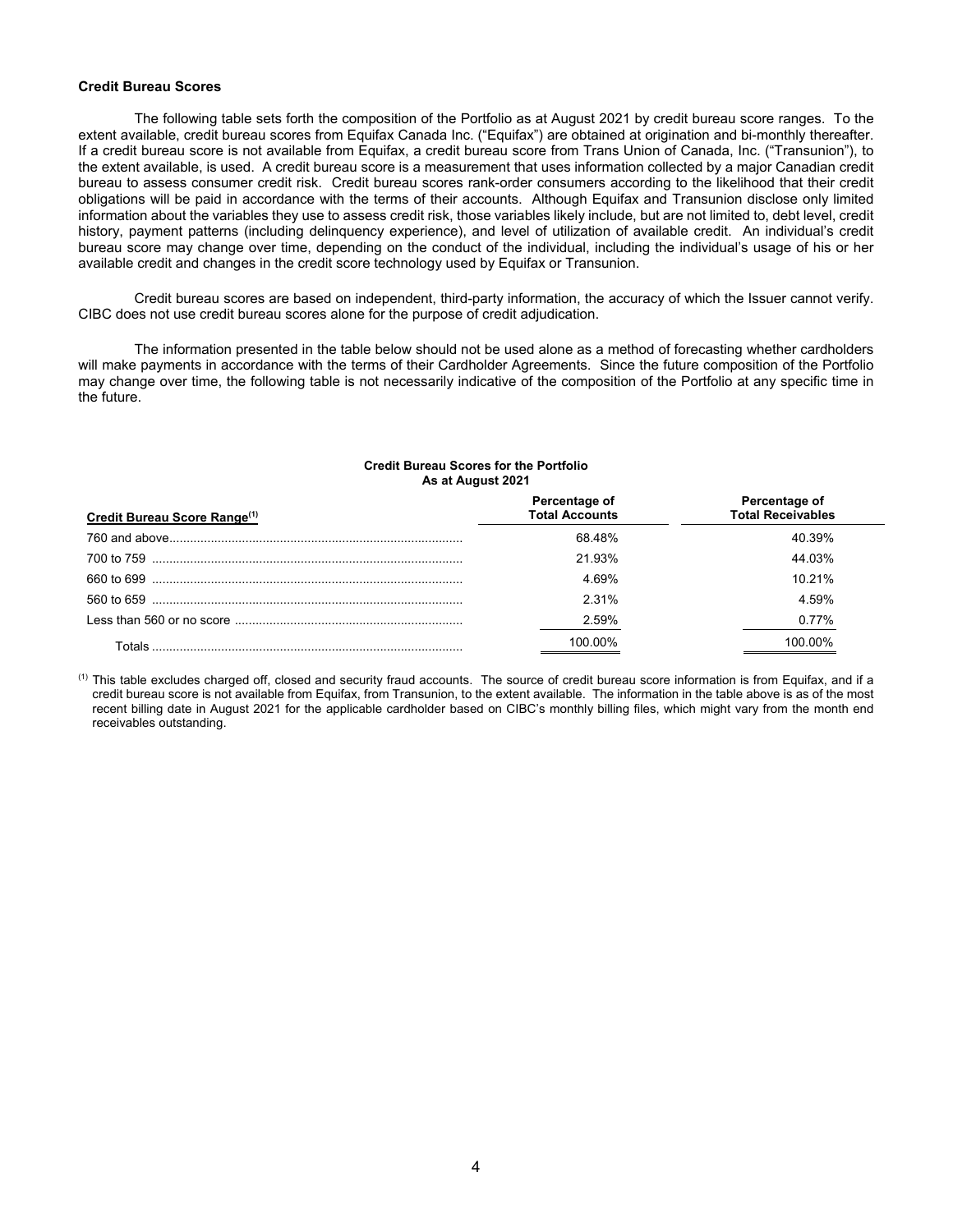#### **Portfolio Performance**

The following tables set forth the historical performance of the Portfolio in which the Issuer maintains undivided coownership interests through ownership of Ownership Interests in respect of (a) the year-to-date amounts for the first quarter of the current fiscal year and the annual amounts for each of the three previous fiscal years, by revenue experience, loss experience, and cardholder monthly payment rates and (b) as at August 31, 2021 and the end of each of the three previous fiscal years, by delinquencies.

#### **Revenue Experience**

The revenue experience in the following table is presented on a "billed basis", i.e., before deduction for losses. Revenues from interest receivable in respect of credit card receivables will be affected by numerous factors, including the periodic finance charges, the amount of any annual membership fees, other fees paid by cardholders and the percentage of cardholders who pay off their balances in full each month and do not incur periodic finance charges on purchases.

|                                                      | <b>Three Months</b><br><b>Ended August</b> | <b>Year Ended</b><br>May 31, 2021 | <b>Year Ended</b><br>May 31, 2020 | <b>Year Ended</b><br>May 31, 2019 |
|------------------------------------------------------|--------------------------------------------|-----------------------------------|-----------------------------------|-----------------------------------|
|                                                      | 31, 2021                                   |                                   |                                   |                                   |
|                                                      |                                            |                                   | (Dollars in Thousands)            |                                   |
|                                                      | \$464.131                                  | \$1.906.594                       | \$2,613,317                       | \$2,680,740                       |
| Daily Average Receivables Outstanding <sup>(1)</sup> | \$7.840.233                                | \$8,635,379                       | \$11,768,486                      | \$11,832,117                      |
| Average Revenue Yield <sup>(2)</sup>                 | 23.49%                                     | 22.08%                            | 22.21%                            | 22.66%                            |

(1) Average of the monthly receivables outstanding, where each monthly receivables outstanding is an average of the daily receivables outstanding for a given month.

 $^{(2)}$  Average Revenue Yield has been annualized for the three months ended August 31, 2021 and is calculated as the amount billed divided by the daily average receivables outstanding.

The revenues shown in the table above are attributable to periodic finance charges and annual and other fees billed to cardholders and include revenue attributable to the interchange fees payable to CIBC from other financial institutions that clear transactions. The revenues related to periodic finance charges and fees (other than annual fees) necessarily vary from time to time as a result of the collective preference of cardholders to use their credit cards to finance purchases and/or receive cash advances over time rather than for convenience use (where the cardholders pay off their entire balance each month, thereby avoiding periodic finance charges). Revenues also depend in part on the cardholders' use of other services offered by CIBC. Accordingly, revenues will be affected by future changes in the types of charges and fees assessed on the credit card accounts, the respective percentage of the receivables balances of the various types of credit card accounts and the types of credit card accounts under which the receivables arise.

#### **Loss Experience and Delinquencies**

The loss experience and delinquencies for the Portfolio are as follows:

#### **Loss Experience for the Portfolio**

|                                                                                       | <b>Three Months</b><br><b>Ended August</b><br>31, 2021 | Year Ended<br>May 31, 2021 | Year Ended<br>May 31, 2020 | Year Ended<br>May 31, 2019 |
|---------------------------------------------------------------------------------------|--------------------------------------------------------|----------------------------|----------------------------|----------------------------|
|                                                                                       |                                                        |                            | (Dollars in Thousands)     |                            |
| Daily Average Receivables Outstanding <sup>(1)</sup> .                                | \$7.840.233                                            | \$8.635.379                | \$11.768.486               | \$11,832,117               |
|                                                                                       | 17.956                                                 | \$67.322                   | \$385.077                  | \$372,811                  |
| Net Losses as a Percentage of Daily<br>Average Receivables Outstanding <sup>(3)</sup> | 0.91%                                                  | 0.78%                      | 3.27%                      | 3.15%                      |

<sup>(1)</sup> Average of the monthly receivables outstanding, where each monthly receivables outstanding is an average of the daily receivables outstanding for a given month.

<sup>(2)</sup> Losses net of recoveries. Loss numbers shown do not include losses attributable to fraud.

<sup>(3)</sup> Net Losses as a Percentage of Daily Average Receivables Outstanding has been annualized for the three months ended August 31, 2021.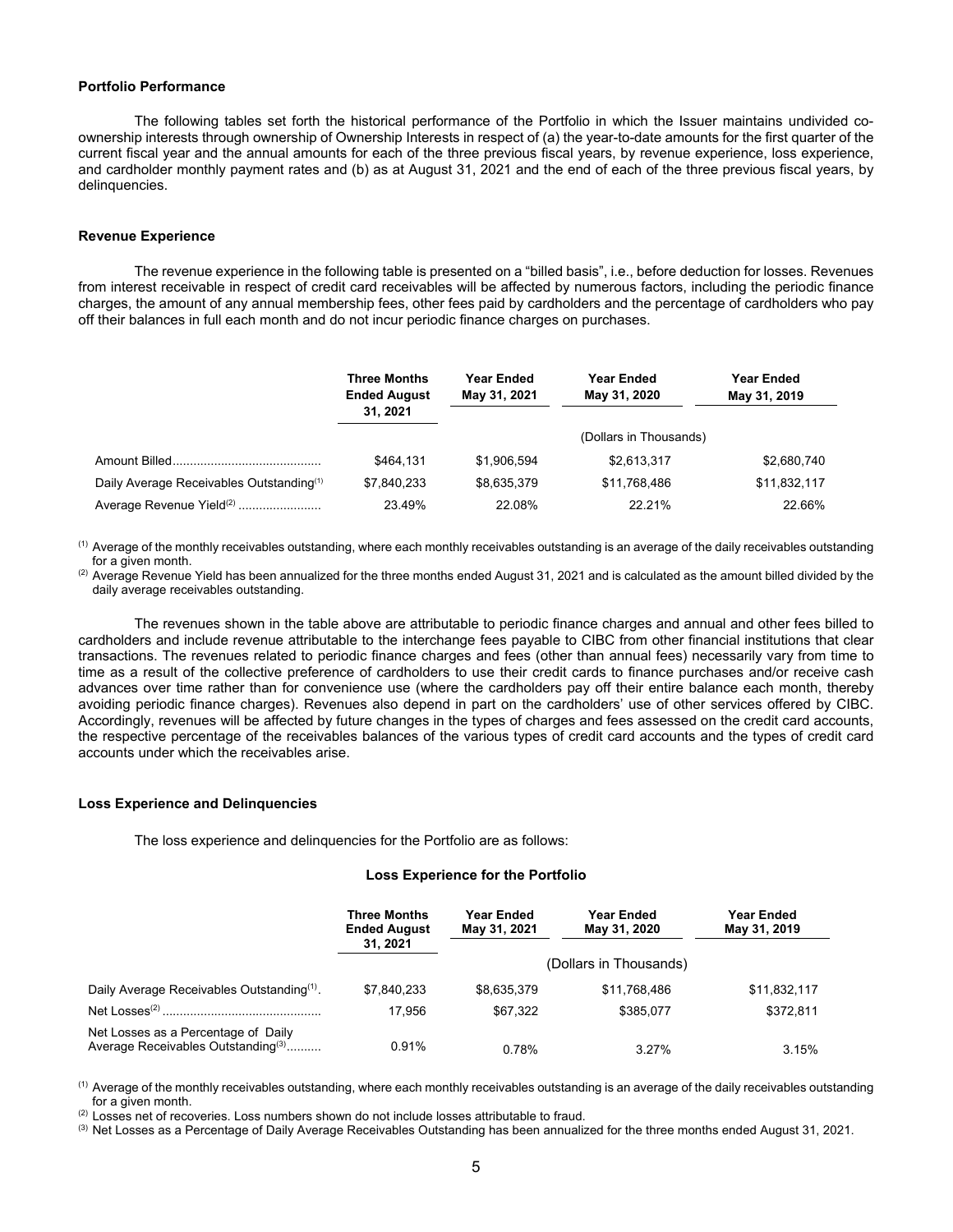# **DELINQUENCIES FOR THE PORTFOLIO As at August 31, 2021**

| <b>Days Delinguent</b> | Number of<br><b>Accounts</b> | Percentage of<br><b>Total Accounts</b> | <b>Receivables</b><br>Outstanding | Percentage of<br><b>Total Receivables</b> |  |  |
|------------------------|------------------------------|----------------------------------------|-----------------------------------|-------------------------------------------|--|--|
|                        |                              | (Amounts in Thousands)                 |                                   |                                           |  |  |
|                        | 4.205                        | 98.74%                                 | \$7.673.377                       | 96.28%                                    |  |  |
|                        | 45                           | 1.05%                                  | 220.799                           | 2.77%                                     |  |  |
|                        | 10                           | 0.22%                                  | 32.824                            | 0.41%                                     |  |  |
|                        | 4                            | 0.10%                                  | 16.001                            | 0.20%                                     |  |  |
|                        | 3                            | 0.07%                                  | 10.854                            | 0.14%                                     |  |  |
|                        | $\mathcal{P}$                | 0.05%                                  | 7.870                             | 0.10%                                     |  |  |
|                        |                              | 0.04%                                  | 8,156                             | 0.10%                                     |  |  |
|                        | 65                           | 1.53%                                  | \$296,503                         | 3.72%                                     |  |  |

# **As at May 31, 2021**(1)

| <b>Days Delinguent</b> | Number of<br><b>Accounts</b> | Percentage of<br><b>Total Accounts</b> | <b>Receivables</b><br>Outstanding | Percentage of<br><b>Total Receivables</b> |
|------------------------|------------------------------|----------------------------------------|-----------------------------------|-------------------------------------------|
|                        |                              |                                        | (Amounts in Thousands)            |                                           |
|                        | 4.236                        | 98.46%                                 | \$7.580.214                       | 96.20%                                    |
|                        | 47                           | 1.08%                                  | 225.031                           | 2.86%                                     |
|                        | 9                            | 0.20%                                  | 28.373                            | 0.36%                                     |
|                        | 5                            | 0.11%                                  | 15.944                            | 0.20%                                     |
|                        | 3                            | 0.06%                                  | 12.044                            | 0.15%                                     |
|                        | $\mathcal{P}$                | 0.05%                                  | 9.143                             | 0.12%                                     |
|                        |                              | 0.04%                                  | 8,569                             | 0.11%                                     |
|                        | 66                           | 1.54%                                  | \$299.104                         | 3.80%                                     |

 $^{(1)}$  Accounts that were subject to the COVID-19 Relief Measures were generally presented in the aging category that applied at the time when the payment deferrals were granted while the COVID-19 Relief Measures were in place for those Accounts.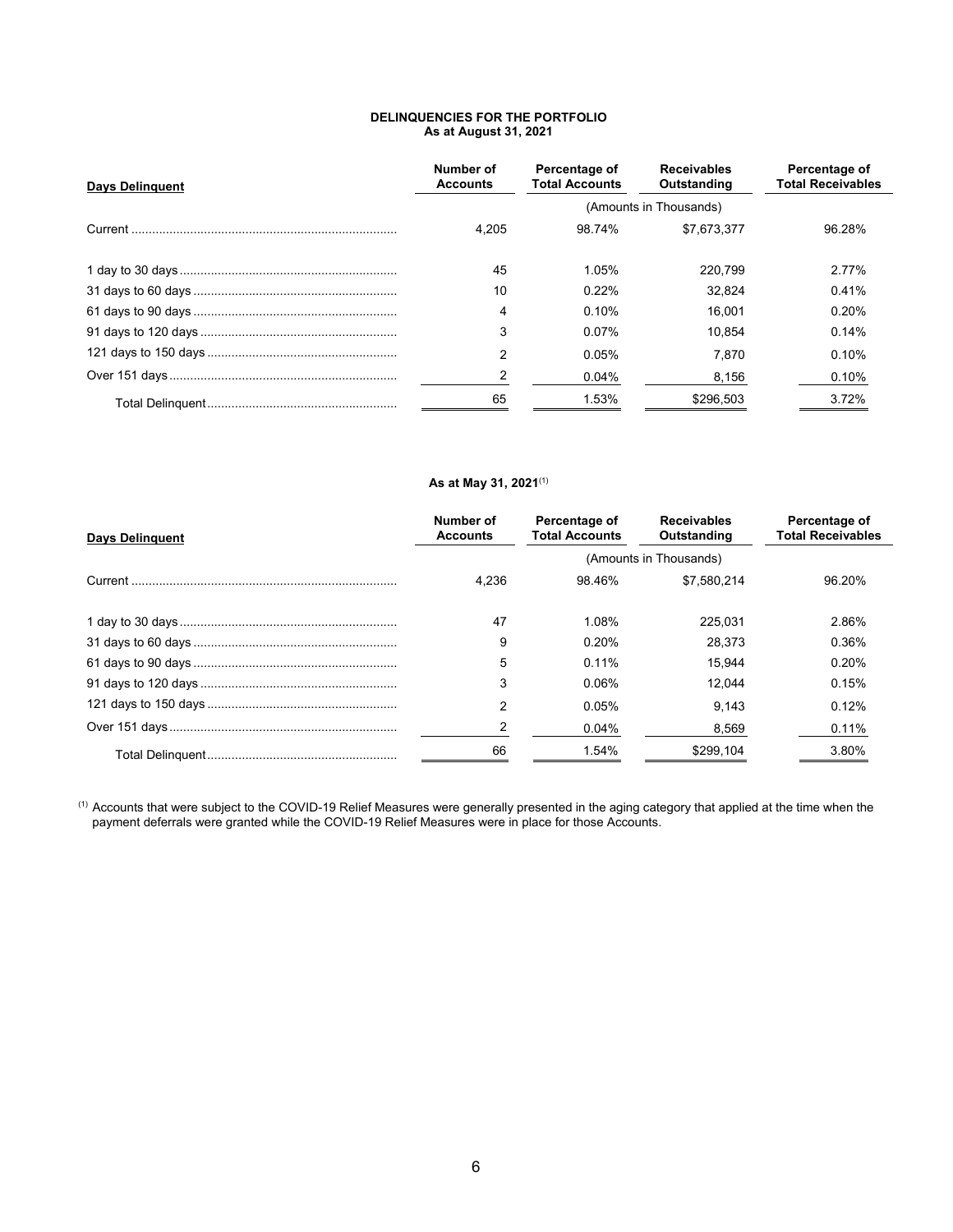#### **As at May 31, 2020(1)**

| <b>Days Delinguent</b> | Number of<br><b>Accounts</b> | Percentage of<br><b>Total Accounts</b> | <b>Receivables</b><br>Outstanding | Percentage of<br><b>Total Receivables</b> |
|------------------------|------------------------------|----------------------------------------|-----------------------------------|-------------------------------------------|
|                        |                              |                                        | (Amounts in Thousands)            |                                           |
|                        | 5.427                        | 97.65%                                 | \$9.958.141                       | 93.67%                                    |
|                        | 85                           | 1.52%                                  | 443.359                           | 4.17%                                     |
|                        | 33                           | 0.59%                                  | 144.614                           | 1.36%                                     |
|                        |                              | 0.13%                                  | 41.785                            | 0.39%                                     |
|                        | 4                            | 0.08%                                  | 29.129                            | 0.27%                                     |
|                        |                              | 0.02%                                  | 5.607                             | 0.05%                                     |
|                        |                              | 0.02%                                  | 8,088                             | 0.08%                                     |
|                        | 131                          | 2.36%                                  | \$672.582                         | 6.33%                                     |

(1) Accounts that were subject to the COVID-19 Relief Measures were generally presented in the aging category that applied at the time when the payment deferrals were granted while the COVID-19 Relief Measures were in place for those Accounts.

## **As at May 31, 2019**

| <b>Days Delinguent</b> | Number of<br><b>Accounts</b> | Percentage of<br><b>Total Accounts</b> | <b>Receivables</b><br>Outstanding | Percentage of<br><b>Total Receivables</b> |
|------------------------|------------------------------|----------------------------------------|-----------------------------------|-------------------------------------------|
|                        |                              |                                        | (Amounts in Thousands)            |                                           |
|                        | 5.181                        | 97.08%                                 | \$11,183,502                      | 93.59%                                    |
|                        | 101                          | 1.89%                                  | 523.450                           | 4.38%                                     |
|                        | 24                           | 0.45%                                  | 96.870                            | 0.81%                                     |
|                        | 12                           | 0.23%                                  | 53.028                            | 0.44%                                     |
|                        | 8                            | 0.15%                                  | 37.740                            | 0.32%                                     |
|                        | 6                            | $0.11\%$                               | 28.834                            | 0.24%                                     |
|                        |                              | 0.08%                                  | 25,435                            | 0.21%                                     |
|                        | 156                          | 2.92%                                  | \$765.356                         | 6.41%                                     |

#### **Cardholder Monthly Payment Rates**

Monthly payment rates on the credit card accounts may vary due to, among other things, the availability of other sources of credit, general economic conditions, consumer spending and borrowing patterns and the terms of the credit card accounts (which are subject to change by CIBC). The following table sets forth the highest and lowest cardholder monthly payment rates along with the average rate for all months during the periods shown, in each case calculated as a percentage of the ending account balances for the previous month.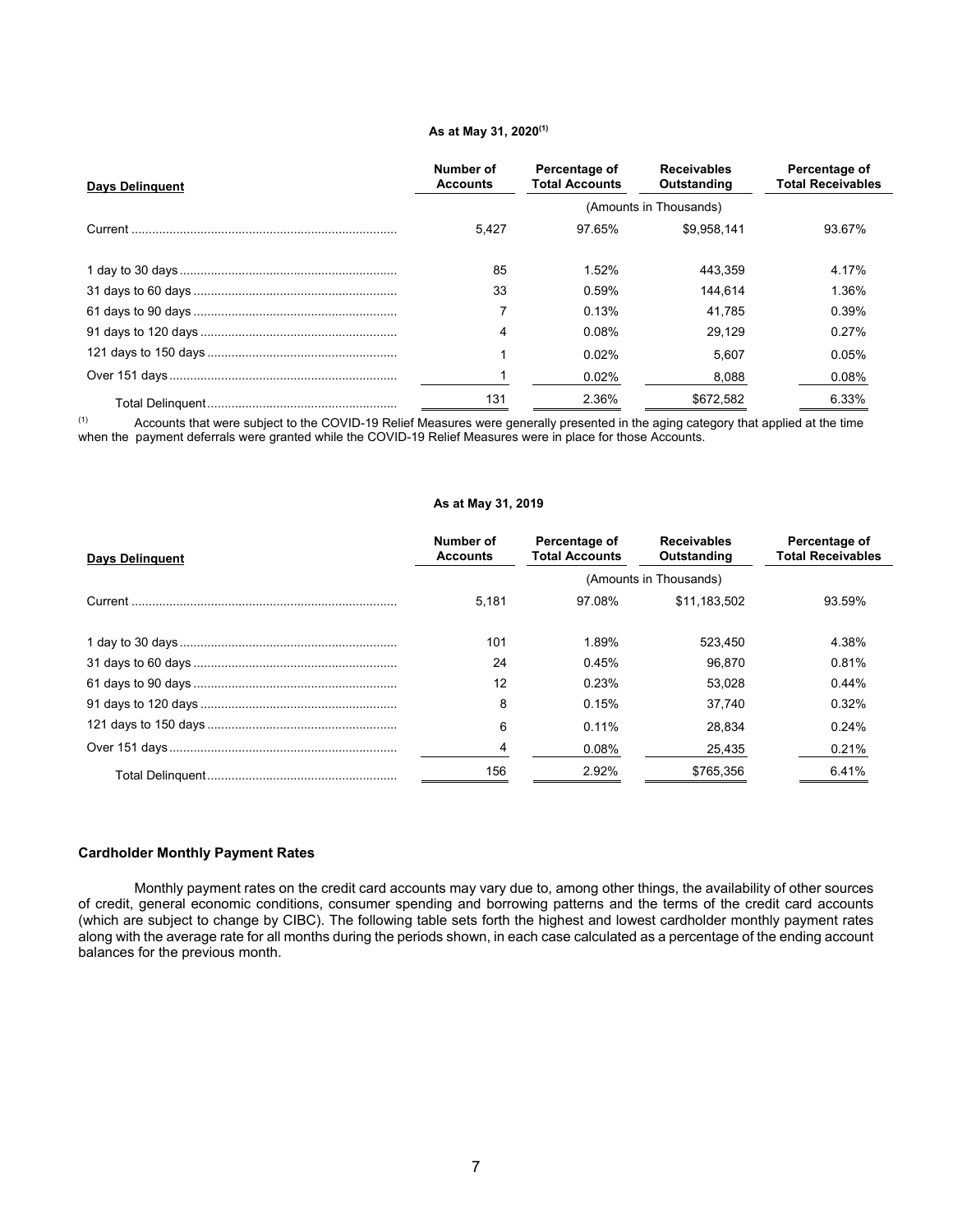## **Cardholder Monthly Payment Rates(1) for the Portfolio**

| <b>Three Months Ended</b><br><b>August 31, 2021</b> | <b>Year Ended</b><br>May 31, 2021 | <b>Year Ended</b><br>May 31, 2020 | <b>Year Ended</b><br>May 31, 2019 |
|-----------------------------------------------------|-----------------------------------|-----------------------------------|-----------------------------------|
| 52.20%                                              | 33.32%                            | 33.56%                            | 32.61%                            |
| 54.14%                                              | 50.13%                            | 42.70%                            | 41.42%                            |
| 52.85%                                              | 43.54%                            | 37.98%                            | 38.10%                            |

 $^{\text{\tiny{(1)}}}$  The monthly payment rate is the total cardholder payments in the Portfolio (which, for greater certainty, exclude Pool Interchange Amounts) for the Reporting Period, shown as a percentage of the Pool Balance at the end of the preceding Reporting Period (other than in respect of the August 2020 Reporting Period, where the Pool Balance at the beginning of the August 2020 Reporting Period was used, which takes into account the removals and additions of Account Assets that occurred on August 14, 2020 with a cut-off date of July 31, 2020).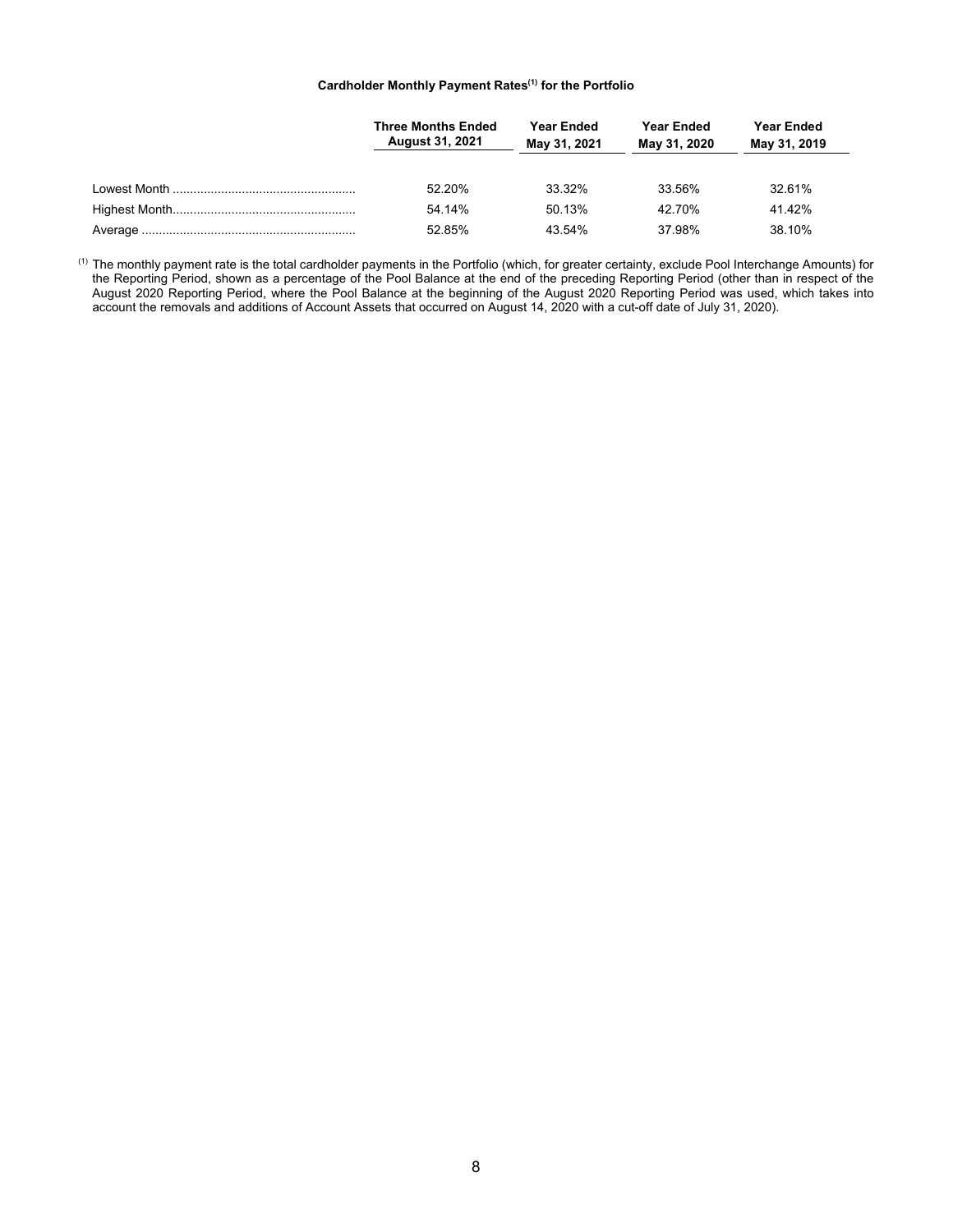# **SCHEDULE "A"**

## **GLOSSARY**

"**Account**" means, as of a specified date and without duplication, (i) each Initial Account; (ii) each Additional Account; (iii) each Related Account; (iv) each Substituted Account; and (v) any Eligible Credit Card Account originated as a replacement of an Account in connection with the amendment of the terms of such Account (provided that such replacement account can be traced and identified by reference to, or by way of, the Account Records and satisfies the Account Eligibility Criteria); other than a Removed Account or a Purged Account.

"**Account Assets**" refer to, (i) with respect to an Account at any time, (x) the Receivables then or thereafter due or owing under such Account, but excluding any security granted to the Seller in respect of the payment thereof; (y) all monies due or becoming due under such Account, including Card Income and all other non-principal amounts due or becoming due under such Account; and (z) all monies due in respect of such Account pursuant to any quarantee or an insurance policy; and (ii) the then applicable Pool Interchange Amount.

"**Account Eligibility Criteria**" means, as of a specified date, an Eligible Credit Card Account which is (i) in existence, is owned by the Seller and is maintained and serviced by the Seller, the Servicer or any Person delegated responsibility by the Servicer as permitted under the Pooling and Servicing Agreement; (ii) not, and the Receivables thereunder are not, subject to any lien or have not been sold to any other Person; (iii) payable in Canadian dollars; and (iv) an account that satisfies the additional criteria, if any, applicable to Accounts set forth in any Series Purchase Agreement or any Additional Property Agreement.

"**Account Records**" means the written records relating to the Accounts which are so designated by the Servicer.

"**Additional Account**" means a Credit Card Account added as an Account pursuant to the Pooling and Servicing Agreement.

"**Additional Ownership Interest**" means, in respect of a Series, an additional undivided co-ownership interest in the Account Assets transferred to the related Co-Owner.

"**Additional Property**" means, in respect of a Series, the rights and benefits provided in respect of the Series, or applicable Class, pursuant to any letter of credit, surety bond, cash collateral account, spread account, guaranteed rate agreement, maturity liquidity facility, tax protection agreement, interest rate and/or currency swap agreement, loan agreement, enhancement agreement or other similar arrangement as contemplated under the Pooling and Servicing Agreement and as provided for in the related Series Purchase Agreement.

"**Additional Property Agreement**" means, in respect of Additional Property for a Series, the agreement, instrument or document governing the terms of the Additional Property, including the agreement, instrument or document under which the Additional Property is transferred to and deposited with the Custodian and transferred to the Co-Owner of such Series.

"**Agent**" means with respect to any Series, the Person so designated in the related Series Purchase Agreement.

"**Business Day**" means any day of the year, other than a Saturday or Sunday or other day on which banks in the City of Toronto are not open for business.

"**Card Income**" means, in respect of an Account, any Receivable billed to an Obligor under the related Cardholder Agreement in respect of (i) interest or other finance charges, net of small balance adjustments, goodwill adjustments and other ordinary course adjustments but including return cheque fees, billed by the Seller or by the Servicer, in each case in accordance with its practices and procedures relating to its credit card business; (ii) annual membership fees, if any, in respect of the Account; (iii) cash advance fees and credit card cheque fees; (iv) additional card issuance fees; (v) foreign exchange conversion fees; (vi) statement and sales draft copying charges; (vii) foreign cheque cashing fees; (viii) inactive account fees; (ix) administrative fees and late charges with respect to the Account; (x) amounts in respect of any other fees or amounts with respect to the Account which are designated by the Seller by notice to the Custodian at any time and from time to time to be included as Card Income; and "Cards Income" shall mean (xi) for or in respect of any particular Business Day, the aggregate of all such amounts billed on all Accounts after the end of the immediately preceding Business Day and at or before the end of the particular Business Day; and (xii) for or in respect of a Reporting Period or a period of days in a Reporting Period, the aggregate of all such amounts billed on all Accounts after the end of the immediately preceding Reporting Period and at or before the end of such Reporting Period or period of days; provided that the amount of Card Income determined pursuant to clause (i) above shall be reduced by an amount equal to reversals for interest or other finance charges included in Defaulted Amounts.

"**Cardholder Agreement**" means, in respect of a credit card account, the agreement or agreements between the Seller and the cardholder governing the use of such account, as any such agreement or agreements may be amended, modified or otherwise changed by the Seller from time to time.

"**CIBC**" has the meaning ascribed thereto on page 1.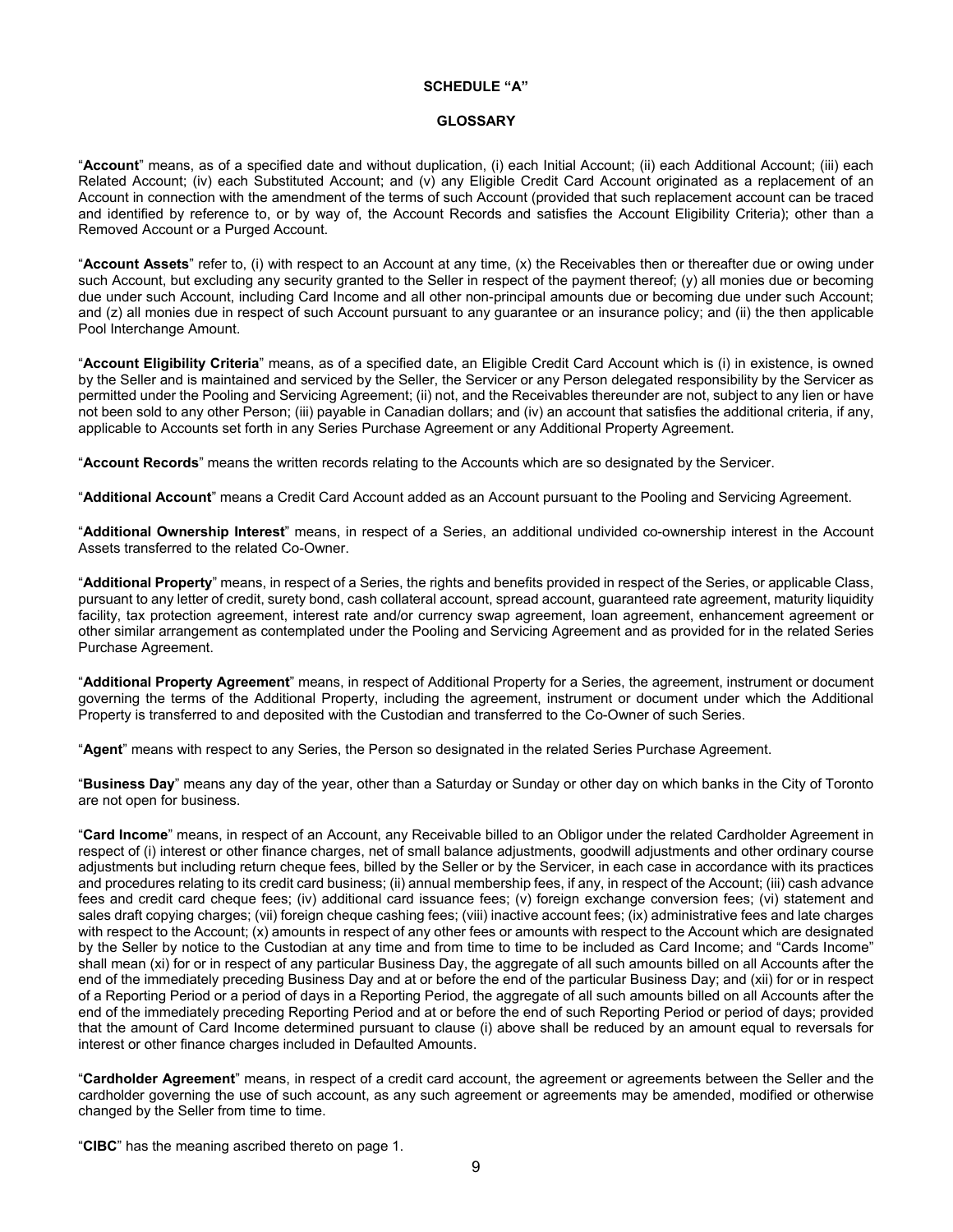"**Class**" means, in respect of a Series, any one of the classes of Ownership Interests, if any, of that Series, in each case having the same attributes as all Ownership Interests of the same class within the Series as specified in the Series Purchase Agreement for the Series.

"**Co-Owner**" means a Person who owns an Ownership Interest and a Co-Owner of a Series means a Person who owns an Ownership Interest of the Series.

"**Credit Card Account**" means a credit card account established by the Seller on which one or more credit cards identified in each case by a Specified Account Designation have been issued and which provide for the extension of credit on a revolving basis by the Seller to the cardholder under the related Cardholder Agreement to (i) finance the purchase of products and services from Persons that accept a Specified Account Designation credit card as a method of payment for such products and services and (ii) obtain cash advances directly or indirectly by way of credit card cheques and balance transfers.

"**Custodian**" means Computershare Trust Company of Canada, in its capacity as agent, nominee and bare trustee under the Pooling and Servicing Agreement, and any successor custodian appointed in accordance with the Pooling and Servicing Agreement.

"**Cut-Off Date**" means July 26, 2020.

"**Defaulted Account**" means, at any time, any Account (i) which is in arrears for a period of 180 days or more following the date on which the minimum payment requirement thereunder was initially due and payable, as determined in accordance with the Servicer's practices and procedures; or (ii) is written off as uncollectible in accordance with the Servicer's practices and procedures.

"**Defaulted Amount**" means, at any time, the sum of the outstanding amounts of all Receivables under all Accounts that are Defaulted Accounts at such time.

"**Eligible Credit Card Account**" means a Credit Card Account established by the Seller on which one or more credit cards have been issued pursuant to the related Cardholder Agreement and in accordance with the Visa Manual, the Mastercard Rules, or the by-laws or regulations of any other similar entity or organization relating to the Credit Card Accounts and which provides for the extension of credit on a revolving basis by the Seller to the cardholder under the related Cardholder Agreement to (i) finance the purchase of products and services from Persons that accept a Specific Account Designation credit card as a method of payment for such products and services; and/or (ii) obtain cash advances directly or indirectly by way of credit card cheques and balance transfers, and which is not an Ineligible Account.

"**Financial Services Agent**" means CIBC and its successors or any other Person appointed in accordance with the Financial Services Agreement.

"**Financial Services Agreement**" means the amended and restated financial services agreement made as of February 8, 2008 between the Issuer Trustee and CIBC, pursuant to which the Financial Services Agent has agreed to manage and administer, on behalf of the Issuer Trustee, the purchase, acquisition, creation and administration of assets purchased by the Issuer, as amended, supplemented, modified, restated or replaced from time to time.

"**Ineligible Account**" means, at any time, an Account that is (i) a Secured Account; (ii) not payable in Canadian dollars; (iii) a *Mastercard*-branded Credit Card Account; or (iv) a co-branded or co-labelled *Visa*-branded Credit Card Account, other than an *Aeroplan* or *Air Canada* co-branded or co-labelled *Visa*-branded Credit Card Account.

"**Initial Account**" means, as of the Cut-Off Date, an Eligible Credit Card Account that satisfies the Account Eligibility Criteria and is listed on the computer file delivered to the Custodian on July 27, 2020 pursuant to the Pooling and Servicing Agreement.

"**Interchange Fees**" means the aggregate amount of interchange fees paid or payable to CIBC by other financial institutions that clear transactions for merchants in respect of all Credit Card Accounts which are owned by CIBC as a credit card issuing financial institution and are Accounts.

"**Issuer**" has the meaning ascribed thereto on page 1.

"**Issuer Trustee**" means Montreal Trust Company of Canada and its successors.

"**Mastercard International**" means Mastercard International Incorporated, a corporation incorporated under the laws of the State of Delaware, in the United States of America, and its successors and assigns.

"**Mastercard Rules**" means the by-laws and operating regulations of Mastercard International and all other relevant operating procedures, policies and standards relating to the Mastercard International payment network and such other materials that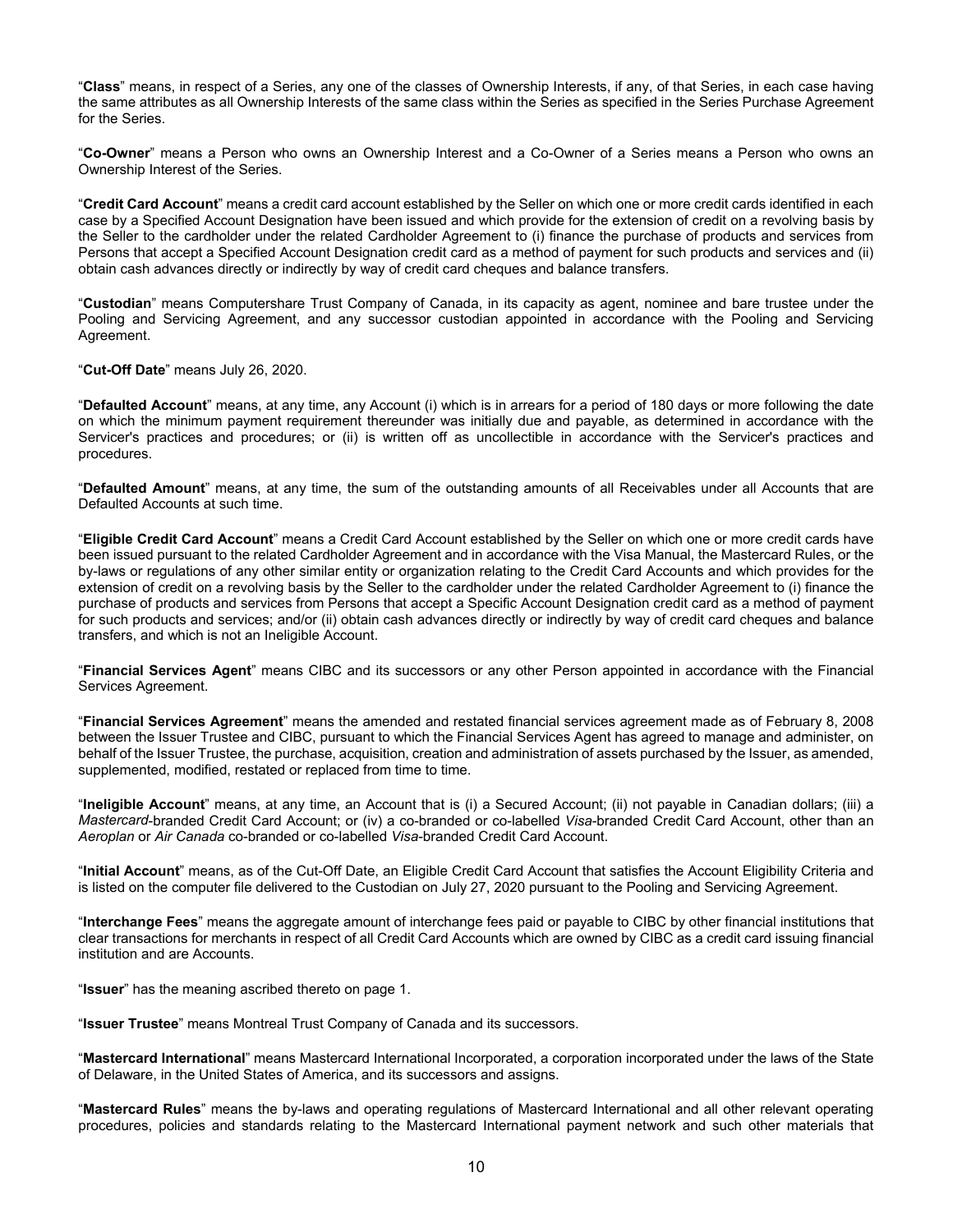Mastercard International may compile and identify as forming part of the Mastercard Rules, all as amended and updated from time to time.

"**Moody's**" means Moody's Investors Service, Inc. and its successors.

"**Obligor**" means the primary cardholders on the Accounts and Persons, such as guarantors, who are liable for amounts due under the Accounts.

"**Ownership Interest**" consists of an undivided co-ownership interest in and to the Account Assets (which include, among other things, the Receivables), an interest in any credit enhancement relating to the purchased Ownership Interest and an interest in funds on deposit in certain accounts relating to the purchased Ownership Interest.

"**Person**" means any individual, corporation, estate, partnership, joint venture, association, joint stock company, trust (including any beneficiary thereof), unincorporated organization or government or any agency or political subdivision thereof.

"**Pool Balance**" at any time is equal to the aggregate outstanding balances of all Receivables, excluding Defaulted Amounts, at that time.

"**Pool Interchange Amount**" means, for each Business Day during a Reporting Period, an amount equal to the aggregate amount of Interchange Fees received by the Seller on such day in respect of the Accounts.

"**Pooling and Servicing Agreement**" means the third amended and restated pooling and servicing agreement made as of July 27, 2020 between the Seller and the Custodian, as may be further amended, supplemented, modified, restated or replaced from time to time.

"**Portfolio**" has the meaning ascribed thereto on page 1.

"**Purged Account**" means an Account which ceases to be an Account on the date on which such Account (i) either (x) has no Receivables outstanding or (y) is a Defaulted Account, and (ii) is terminated in accordance with the Servicer's practices and procedures for terminating inactive Credit Card Accounts, including terminations in circumstances where a Credit Card Account has been inactive for a period of time.

"**Rating Agency**" means, with respect to a Series, Class or any securities which are serviced primarily from the entitlements to collections therefor ("**Related Securities**"), each rating agency, if any, specified in the related Series Purchase Agreement to rate such Series, Class or Related Securities and which is then rating such Series, Class or Related Securities at the request of the related Co-Owner.

"**Rating Agency Condition**" means, with respect to any specified action or condition in relation to a Series, Class or Related Securities, as the context requires, a requirement that each Rating Agency for the Series or Class or for the Related Securities therefor shall either (i) have notified the Co-Owners of the Series or Class or their Agent in writing that such action or condition will not result in a reduction or withdrawal of the rating in effect immediately before the taking of such action or condition with respect to the Series, Class or Related Securities to which it is a Rating Agency, or (ii) in the case of Moody's, if Moody's is a Rating Agency and has not provided the written confirmation referred to in clause (i) above, the Co-Owners of the Series or Class or their Agent have confirmation that 10 Business Days' prior written notice has been received by Moody's (or such lesser period of time as Moody's may agree) of such action or condition and Moody's has not advised the Co-Owners of the Series or Class or their Agent in writing that such action or condition will result in a reduction or withdrawal of the rating in effect immediately before the taking of such action or condition in respect of the Series, Class or Related Securities.

"**Receivables**" mean, with respect to an Account at any time, the amount (including interest and other non-principal amounts billed at the time) owing by an Obligor under or in respect of the Account at the time, including any balance transfers and the right to receive all future collections in respect thereof, as adjusted for credit adjustments made by the Seller to such Account as a result of fraudulent borrowings, billing errors, non-sufficient funds cheques, and refunds, returns or refusals of products by, or rebates for services provided to, the Obligor thereunder.

"**Related Account**" means an Account under which a new credit account number or a new account identifier has been issued to the Servicer or the Seller under circumstances resulting from a lost or stolen credit card relating to such Account and not requiring standard application and credit evaluation procedures.

"**Related Securities**" has the meaning ascribed thereto in the definition of "Rating Agency".

"**Removed Account**" means an Account which becomes a Removed Account as provided under the Pooling and Servicing Agreement; provided, however, that if the account is thereafter added as an Account, then such account shall no longer be a Removed Account, except if thereafter removed and not added.